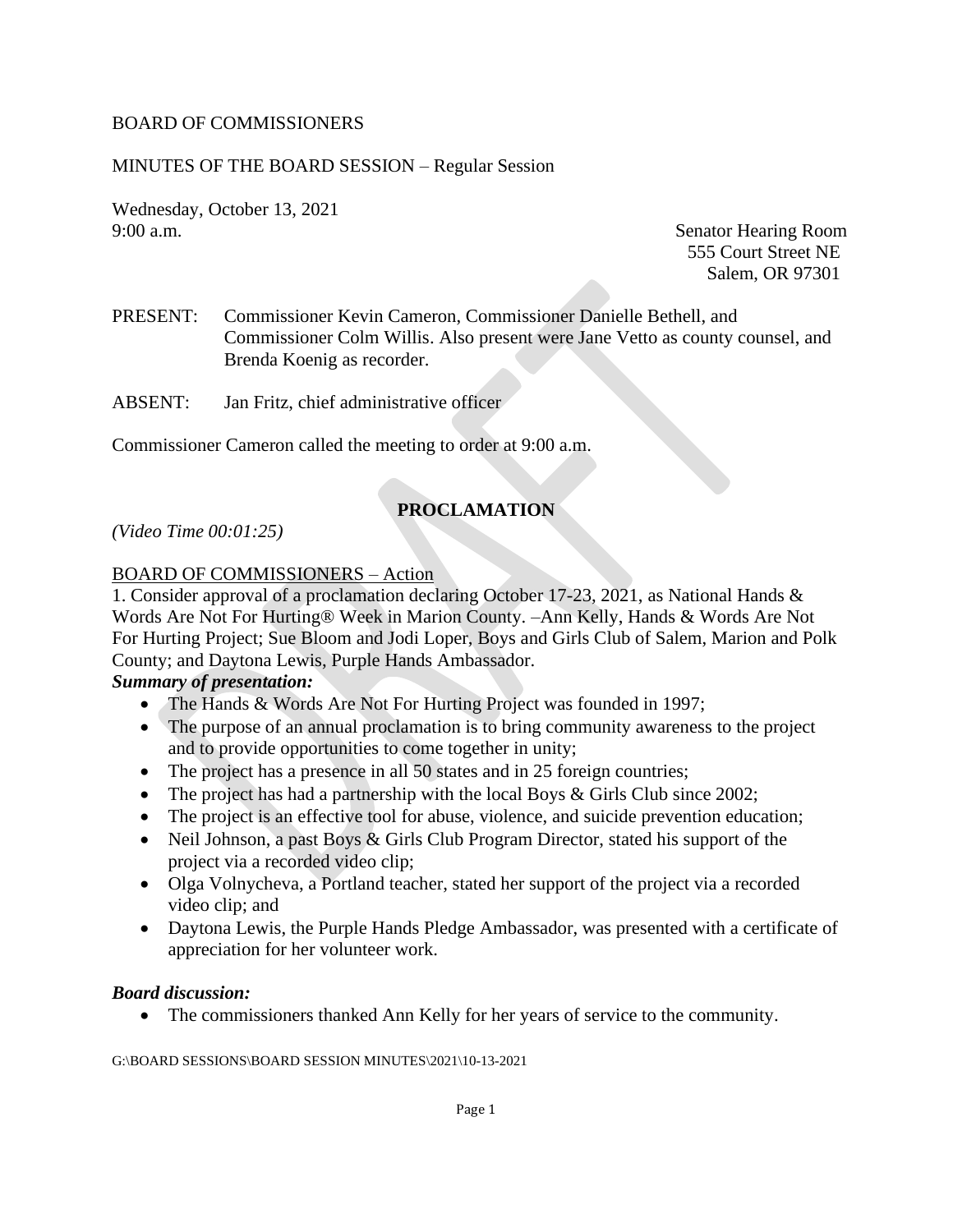**MOTION:** Commissioner Bethell moved to approve a proclamation declaring October 17-23, 2021, as National Hands & Words Are Not For Hurting® Week in Marion County. Seconded by Commissioner Willis; motion carried. A voice vote was unanimous.

The commissioners read the proclamation.

# **PUBLIC COMMENT**

None.

(Video Time 00:037:35)

# **PRESENTATION**

2. Wildfire recovery update. –Scott McClure

### *Summary of presentation:*

- It has been 13 months since the fires;
- 40 percent of homes needing repair or replacement have applied for building permits;
- 53 percent of homes needing repair or replacement have applied for septic permits;
- Following is the status of county led recovery projects:
	- o Financial needs analysis:
		- Working on ledgers and charts of accounts for the Gates software conversion.
	- o Communications and outreach:
		- Continuing work on the santiamrecovery.org website;
		- Advised the Long-Term Recovery Group (LTRG) on its communications plan; and
		- The first fire recovery newsletter is close to completion.
	- o Economic impact and opportunities analysis:
		- The pre-fire economic baseline is complete; and
		- Community visioning open houses were held in the cities of Detroit and Gates.
	- o Housing:
		- Received state grants for the North Santiam State Park and City of Gates temporary housing sites; and
		- Marion County and wildfire disaster case managers are working with the tenants of the temporary RV park in Mill city that is scheduled to be closed.
	- o Health impact assessment:
		- The Oregon State University team has developed a survey to assess the health impacts of the wildfires.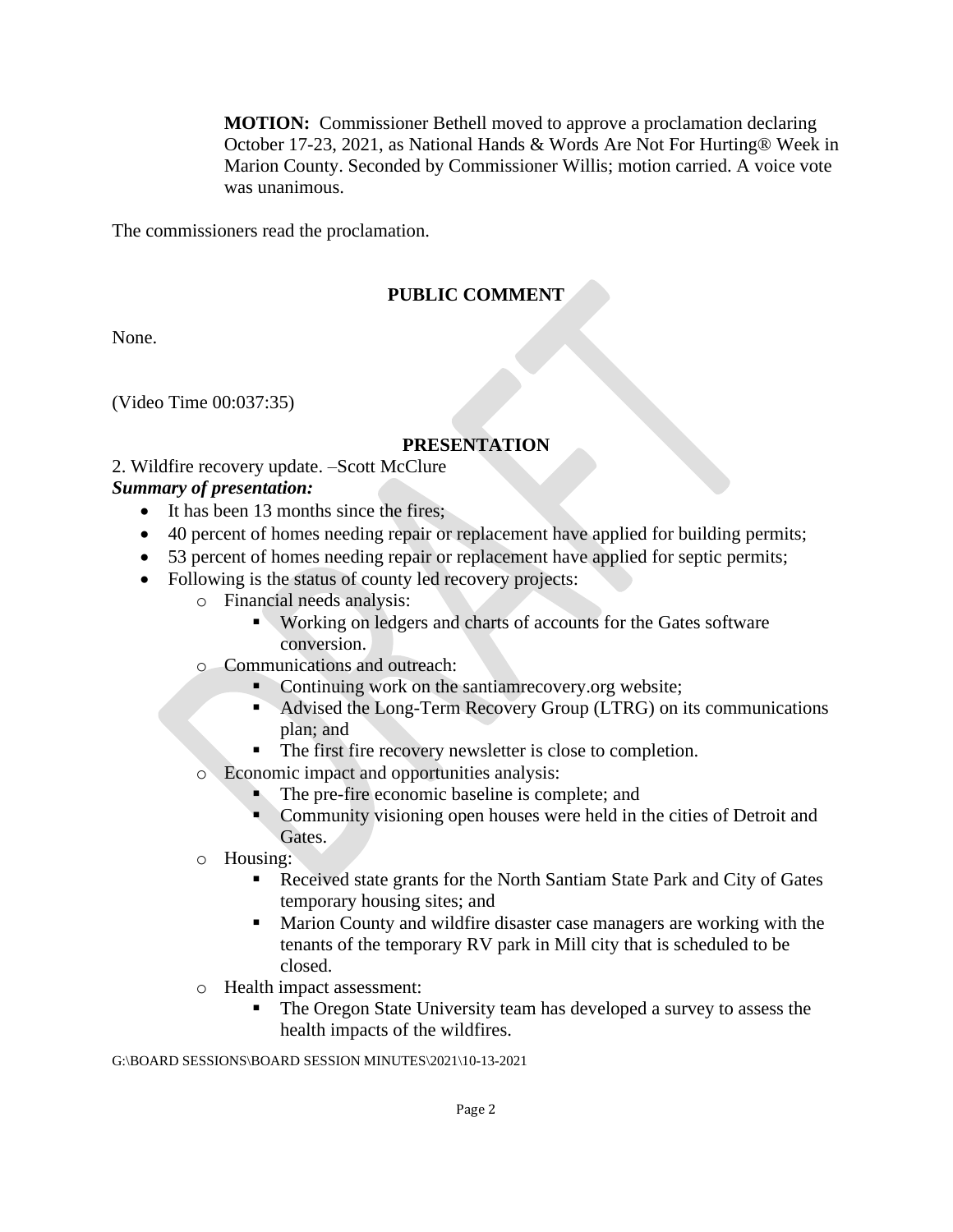- Federal Emergency Management Agency (FEMA) staff is working on an overall narrative for the recovery efforts, and on a grant to develop a long-term recovery plan;
- The LTRG is working on the following:
	- o Getting a shared community well replaced;
	- o Working on the plan to place renters into the temporary housing sites;
	- o Finishing a communications and outreach plan; and
	- o Case managers are starting to close cases.
- The City of Detroit received FEMA approval for all components of their water system rebuild;
- Gates has applied for funding to protect their water treatment plant from potential landslides and to acquire a backup generator; and
- Mr. McClure introduced Kevin Dial, the new Recovery Manager for the LTRG:
	- o Mr. Dial provided a brief summary of his background;
	- o Mr. Dial's focus will be on building coalitions and building relationships;
	- o Mr. Dial can be contacted at kdial@santiamrecovery.org; and
	- o The LTRG is taking applications for volunteers.

# *Board discussion:*

• The commissioners welcomed Mr. Dial to the recovery team.

# **CONSENT**

*(Video Time 00:53:07)*

# PUBLIC WORKS

3. Approve an order appointing Wayne Rawlins as chair and Kaitlyn Waid as vice-chair to the Marion County Parks Commission with terms ending October 13, 2023.

# TAX OFFICE

4. Approve an order advancing tax levies to certain small taxing districts pursuant to ORS 311.392 for the year 2021-22.

> **MOTION:** Commissioner Willis moved for approval of the consent agenda. Seconded by Commissioner Bethell; motion carried. A voice vote was unanimous.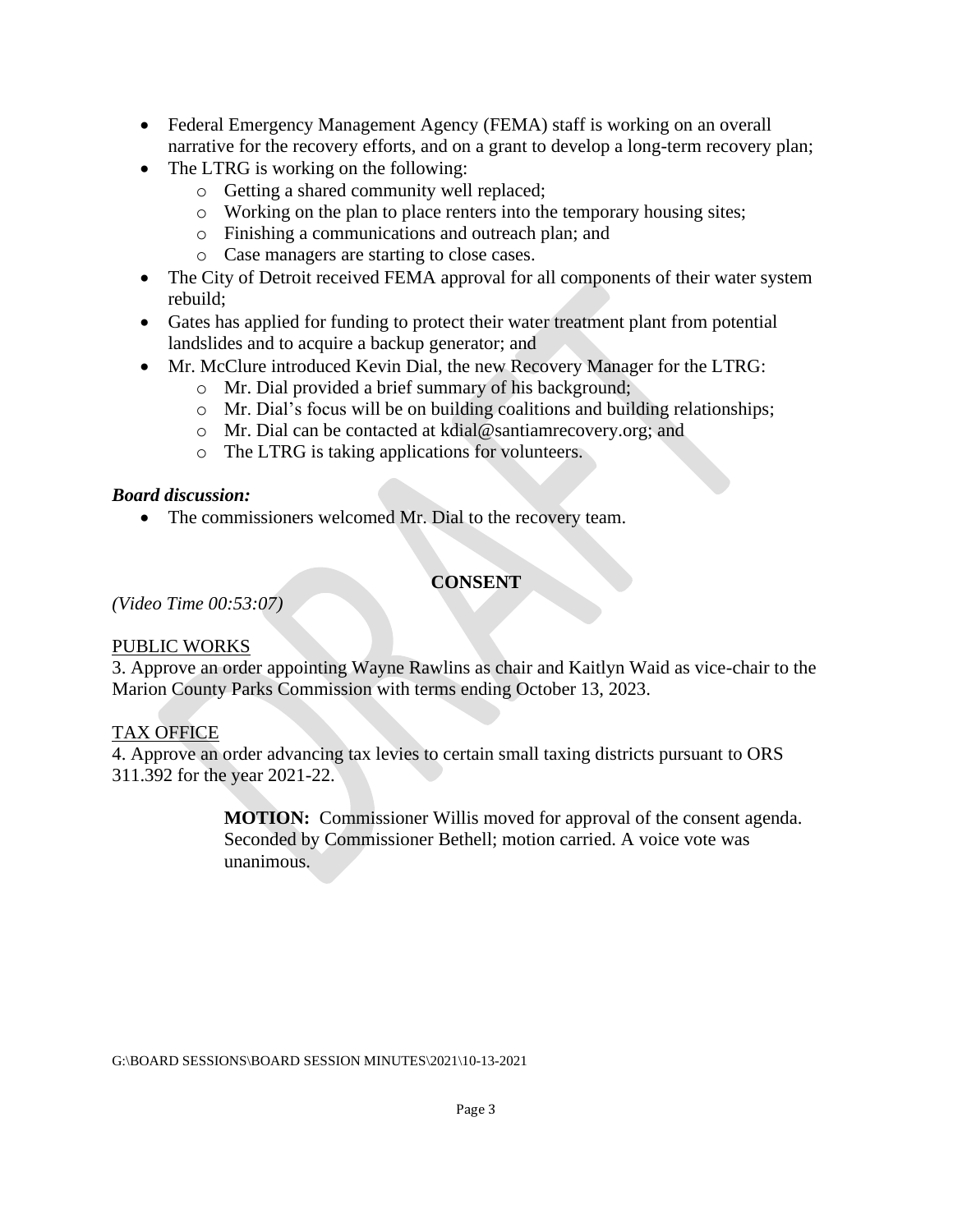# **ACTION**

### *(Video Time 00:54:16)*

## CLERKS OFFICE

5. Consider approval of Amendment #2 to the Contract for Services with Fluence Automation, LLC to add \$500,000 for a new contract total of \$950,000 and extend the term date to September 29, 2026, for a high-speed ballot envelope sorter and scanning system. –Bill Burgess *Summary of presentation:* 

- The county has used the ballot envelope sorter for over five years; and
- The current contract is expired.

### *Board discussion:*

- The request is for reinstatement of a contract that has expired, and for the addition of services to the contract;
- If the board approves the reinstatement of the contract a new request for proposal is not required because there were optional extensions written into the original contract:
	- o The board would also have to approve an extension of the contract.
- The Clerk's Office would like to continue using the existing machine over bringing in new equipment because it would be less disruptive to staff;
- The following five Oregon counties use the same vendor:
	- o Jackson, Deschutes, Washington, Multnomah, and Lane:
		- Monthly meetings are held to discuss system updates.
- The county would have to work through a very involved process with the state to be able to choose a new vendor;
- The Clerk's Office has asked for a five-year extension;
- The board would like to do a two-year extension, with the dollars added prorated to \$200,000; and
- The board would like to start the process to analyze other vendors.

**MOTION:** Commissioner Bethell moved to approve Amendment #2, as amended, to the Contract for Services with Fluence Automation, LLC to add \$200,000 for a new contract total of \$650,000 and extend the term date to September 29, 2023, for a high-speed ballot envelope sorter and scanning system. Seconded by Commissioner Willis; motion carried. A voice vote was unanimous.

#### *(Video Time 01:13:56)*

Commissioner Cameron stated that Action Items #6, #7, #8, #9, and #10 will all be summarized in one presentation followed by five separate motions.

*(Video Time 01:14:14)*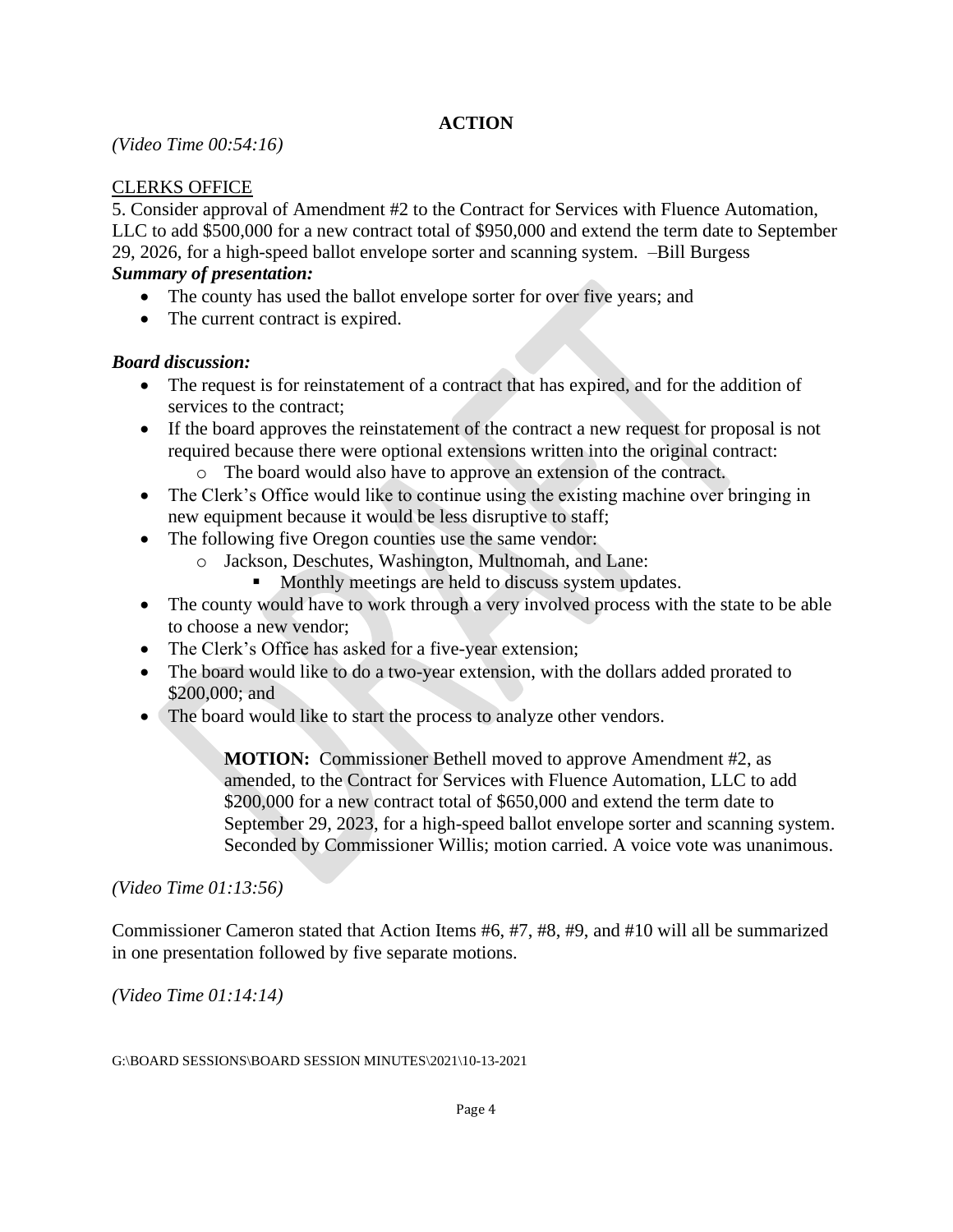### HUMAN RESOURCES

6. Consider approval of the incoming funds Grant Agreement with the Oregon Criminal Justice Commission in the amount of \$291,104 to provide support for services in the Marion County Mental Health Court program, retroactive from July 1, 2021, through June 30, 2023. –Ryan Matthews

## *Summary of presentation:*

- Mr. Matthews's presentation covered Action Items #6, #7, #8, #9, and #10;
- Health and Human Services is seeking approval of five Criminal Justice Commission grants;
- The grants support the five specialty courts:
	- o Mental Health Court;
	- o Veterans Court;
	- o Adult Drug Court;
	- o Fostering Attachment Treatment Court; and
	- o Juvenile Drug Court.
- The grants are associated with provider agreements that were previously approved:
	- o The provider agreements are related to the addiction treatment and mental health services that are provided to individuals enrolled in these programs.
- The grants were approved last summer by the Public Safety Coordinating Council.

**MOTION:** Commissioner Willis moved to approve the incoming funds Grant Agreement with the Oregon Criminal Justice Commission in the amount of \$291,104 to provide support for services in the Marion County Mental Health Court program, retroactive from July 1, 2021, through June 30, 2023. Seconded by Commissioner Bethell; motion carried. A voice vote was unanimous.

#### *(Video Time 01:24:17)*

7. Consider approval of the incoming funds Grant Agreement with the Oregon Criminal Justice Commission in the amount of \$213,510 to provide support for services in the Marion County Veterans Court program, retroactive from July 1, 2021, through June 30, 2023. –Ryan Matthews

> **MOTION:** Commissioner Willis moved to approve the incoming funds Grant Agreement with the Oregon Criminal Justice Commission in the amount of \$213,510 to provide support for services in the Marion County Veterans Court program, retroactive from July 1, 2021, through June 30, 2023. Seconded by Commissioner Bethell; motion carried. A voice vote was unanimous.

*(Video Time 01:24:49)*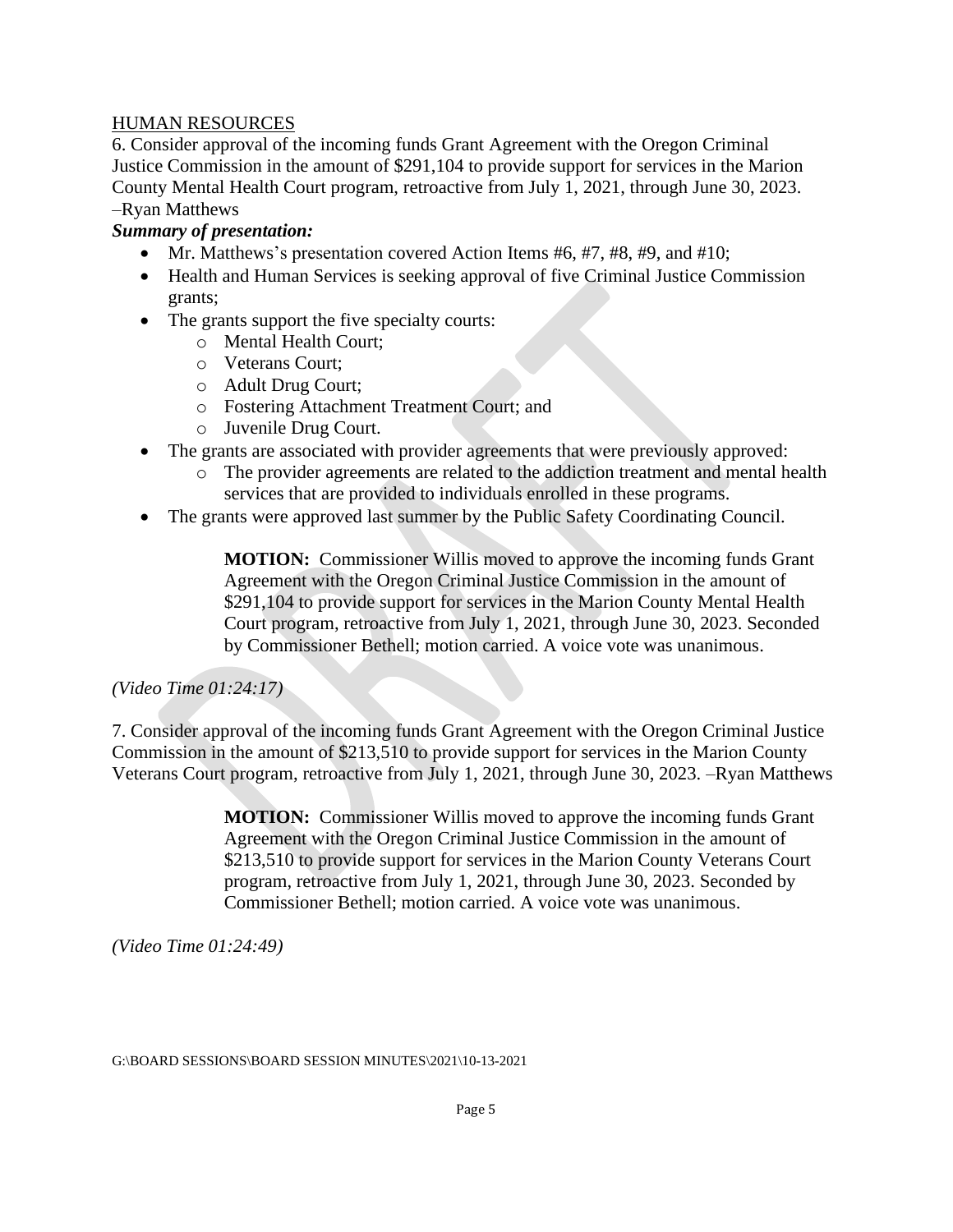8. Consider approval of the incoming funds Grant Agreement with the Oregon Criminal Justice Commission in the amount of \$397,958 to provide support for services in the Marion County Adult Drug Court program, retroactive from July 1, 2021, through June 30, 2023. –Ryan Matthews

> **MOTION:** Commissioner Willis moved to approve the incoming funds Grant Agreement with the Oregon Criminal Justice Commission in the amount of \$397,958 to provide support for services in the Marion County Adult Drug Court program, retroactive from July 1, 2021, through June 30, 2023. Seconded by Commissioner Bethell; motion carried. A voice vote was unanimous.

*(Video Time 01:25:21)*

9. Consider approval of the incoming funds Grant Agreement with the Oregon Criminal Justice Commission in the amount of \$206,326.89 to provide support for services in the Marion County Fostering Attachment Treatment Court (FATC) program, retroactive from July 1, 2021, through June 30, 2023. –Ryan Matthews

> **MOTION:** Commissioner Willis moved to approve the incoming funds Grant Agreement with the Oregon Criminal Justice Commission in the amount of \$206,326.89 to provide support for services in the Marion County Fostering Attachment Treatment Court (FATC) program, retroactive from July 1, 2021, through June 30, 2023. Seconded by Commissioner Bethell; motion carried. A voice vote was unanimous.

*(Video Time 01:25:54)*

10. Consider approval of the incoming funds Grant Agreement with the Oregon Criminal Justice Commission in the amount of \$211,222 to provide support for services in the Marion County Juvenile Drug Court program, retroactive from July 1, 2021, through June 30, 2023. –Ryan **Matthews** 

> **MOTION:** Commissioner Willis moved to approve the incoming funds Grant Agreement with the Oregon Criminal Justice Commission in the amount of \$211,222 to provide support for services in the Marion County Juvenile Drug Court program, retroactive from July 1, 2021, through June 30, 2023. Seconded by Commissioner Bethell; motion carried. A voice vote was unanimous.

*(Video Time 01:27:23)*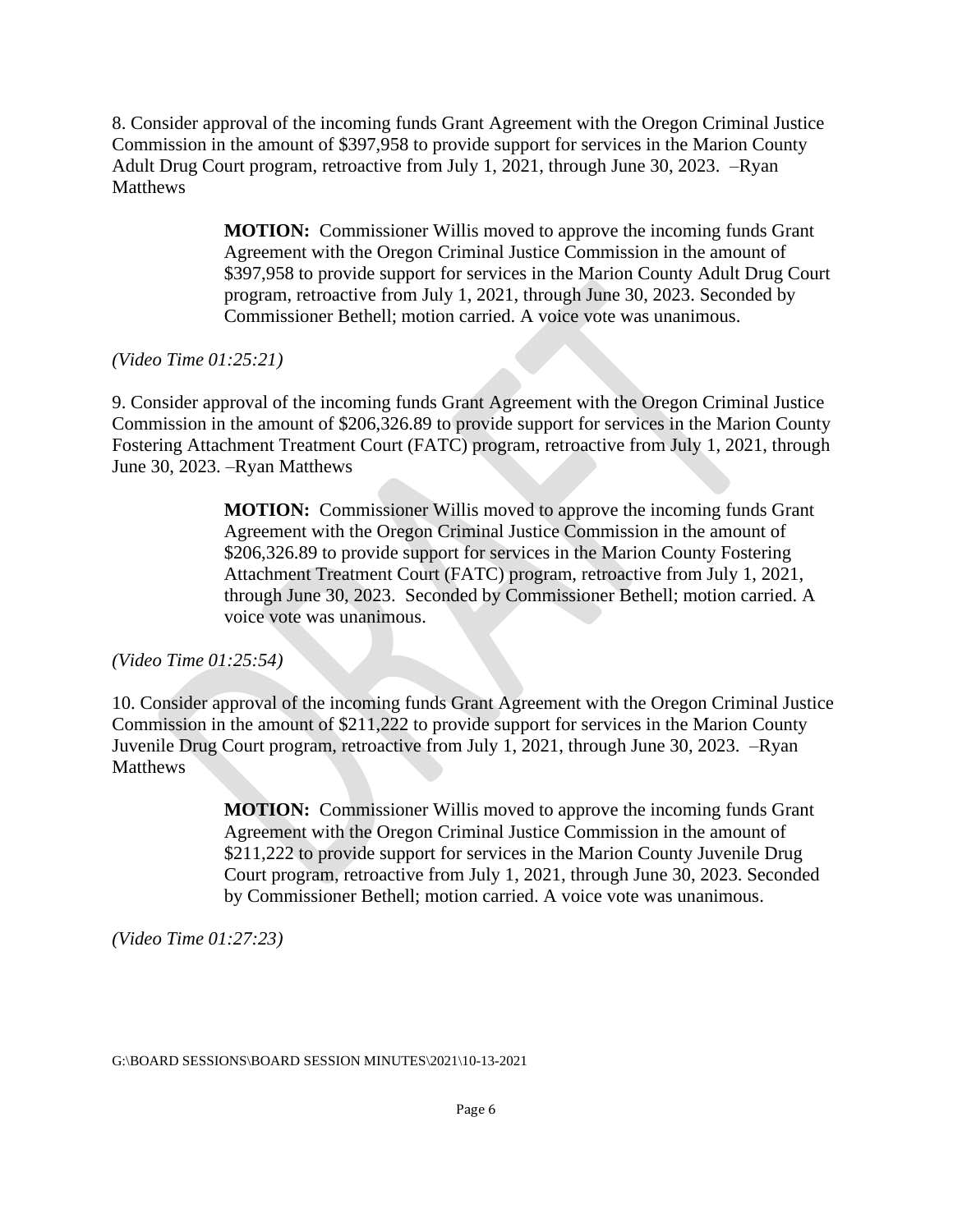#### SHERIFF'S OFFICE

11. Consider approval of the incoming funds Intergovernmental Agreement with the State of Oregon, Department of Corrections in the amount of \$1,138,017 to provide funding for addiction treatment for offenders that are at risk for re-offending, retroactive from July 1, 2021, through June 30, 2023. –Commander Kevin Karvandi

## *Summary of presentation:*

- These funds are the primary funding source for the Student Opportunity for Achieving Results (SOAR) Program;
- The SOAR Program has been in place for 12 years;
- SOAR is an intensive 12-week treatment and reentry program with the following goals:
	- o Reducing future criminal behavior by providing enhanced supervision;
	- o Alcohol and drug mentoring;
	- o Employment services; and
	- o Substance abuse treatment.
- The funds support the following:
	- o Two parole and probation deputies;
	- o One community corrections educator;
	- o Part of a program coordinator;
	- o One certified alcohol and drug counselor; and
	- o One certified mentor.
- The SOAR Program continues to show reductions in recidivism in all metrics tracked.

### *Board discussion:*

- The Sheriff's Office Community Corrections Division is 100 percent funded by the state, and the funding is based on a legislatively approved budget; and
- The agreement is retroactive due to the following reasons:
	- o The legislative session ended on June 30, 2021;
	- o After the budget is approved by the legislature the State Department of Corrections must determine the county allocations; and
	- o The county did not receive the agreement until September 17, 2021.

**MOTION:** Commissioner Bethell moved to approve the incoming funds Intergovernmental Agreement with the State of Oregon, Department of Corrections in the amount of \$1,138,017 to provide funding for addiction treatment for offenders that are at risk for re-offending, retroactive from July 1, 2021, through June 30, 2023. Seconded by Commissioner Willis; motion carried. A voice vote was unanimous.

*(Video Time 01:33:05)*